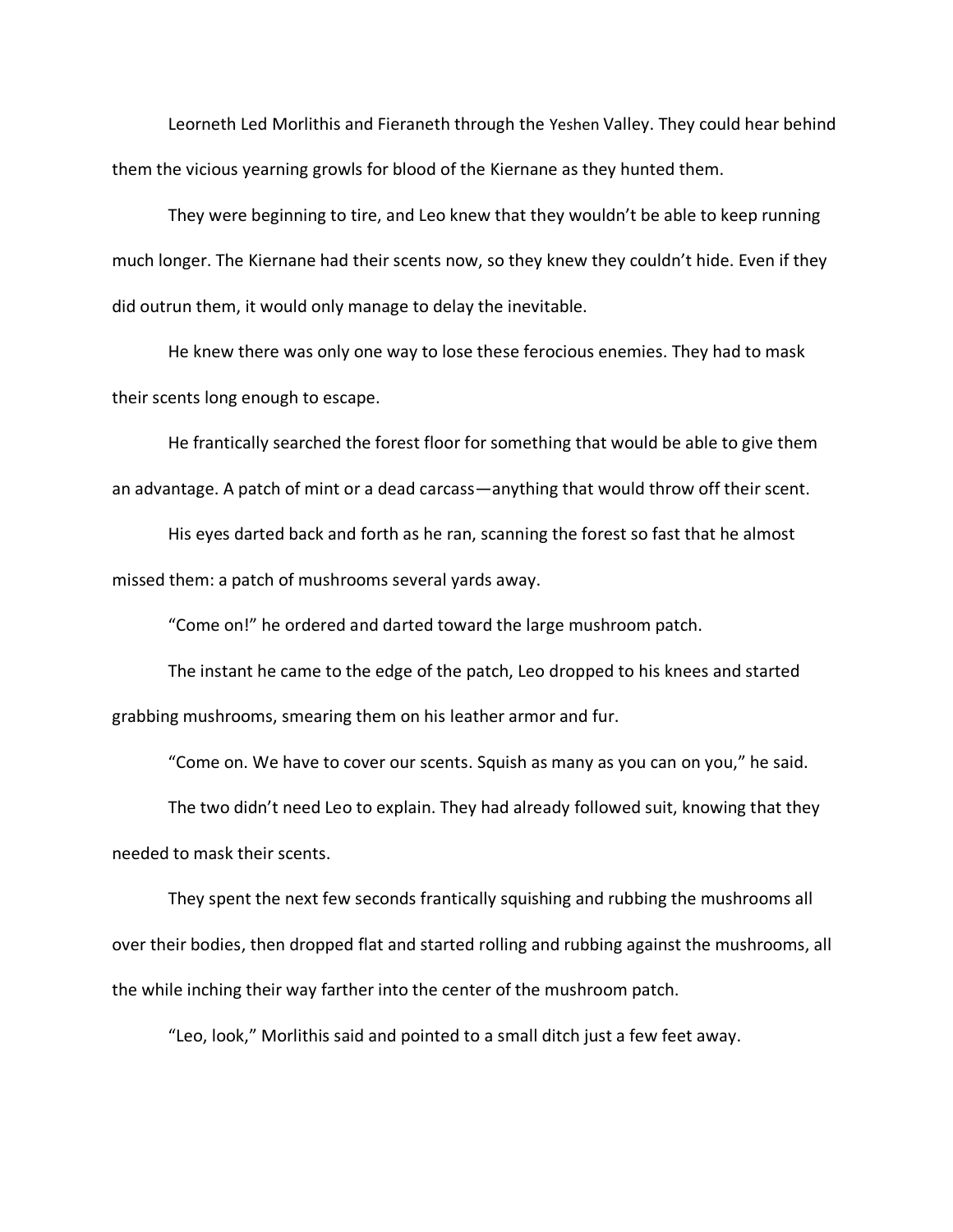Leo nodded, and the three crawled their way through the patch and took cover in the ditch.

The pack came into view then, just as they scrambled into the ditch. They poured into view like a title wave smashing against a wall as, one by one, they suddenly stopped and sniffed the air, smacking into each other as they skidded to a halt.

The three ducked behind the ditch and waited, ready to make their stand. Several of their enemies stepped closer, sniffing the air around them, and the three crouched lower. They heard the sniffs of the Kiernane. They heard the growls. They heard the steps closer, but they dared not look. Then they heard huffs and growls, followed by footsteps fading away into the forest.

They waited several moments, hearing more footsteps padding away, then returning. Hearing the guttural growls of the Kiernane as they moved about, growing louder, then softer to one side, then the other side. They still dared not move an inch, fearing that the slightest noise would reveal their location to the bloodthirsty hounds.

After what seemed like hours, they finally heard the last of their hunters give up. As quietly as he could, Leo slowly peeked his head out over the ditch. The pack had left.

Although the threat was gone, none of the three moved from their concealment for several more minutes until, finally, Leo cautiously stood to his feet, raising his battle-axes in preparation for battle.

He waited.

No attacks came, and he relaxed his grip.

Morlithis and Fiera both relaxed as they saw Leo release his axes.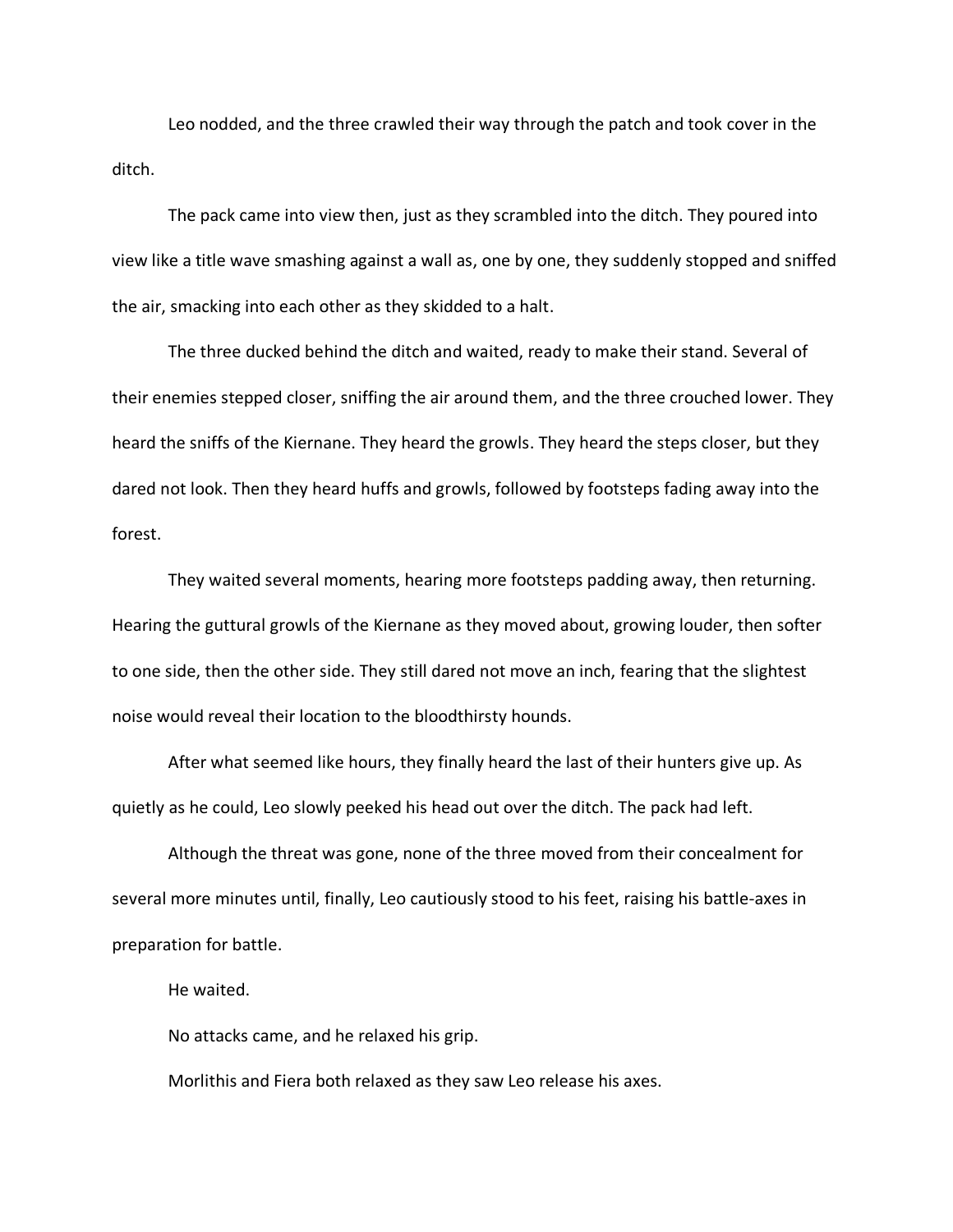"Looks like we are clear," Leo said. "But I don't know how long this will work. We will need to keep moving. They will surely be searching for us."

\*\*\*

The three companions traveled without rest for the remainder of the day, and as dusk fell, they neared the waterfall, quickly spotting two dozen of the Kiernane standing guard around the entrance.

"How do they know about the entrance?" Leo asked.

"Leo, look." Fiera pointed to the left of the waterfall.

Leo's heart pounded in both excitement and horror as he saw his best friend lying on the ground, tied and beaten. His left wrist was wrapped in a dirty and bloodied cloth. His fur was matted and bloodied. Patches of fur had been yanked out and were now bloodied bald patches where the fur had once been. His face was swollen, and it appeared as though his eyes were bloated shut and his right ear was missing.

"Slarn's alive! We have to save him," Leo hollered and charged the enemy before Fiera or Morlithis could stop him.

"Come on!" she ordered and followed Leo. Morlithis quickly fell in behind her.

Leo rushed into battle, unsheathing his axes, and was upon his first two enemies in seconds. He downed them quickly, catching them off guard, and continued with a fierceness that unnerved even the Kiernane.

He brought swing after swing down on his next foe. The warrior frantically dodged swing after swing as Leo pressed in with no regard for his own safety, leaving opening after opening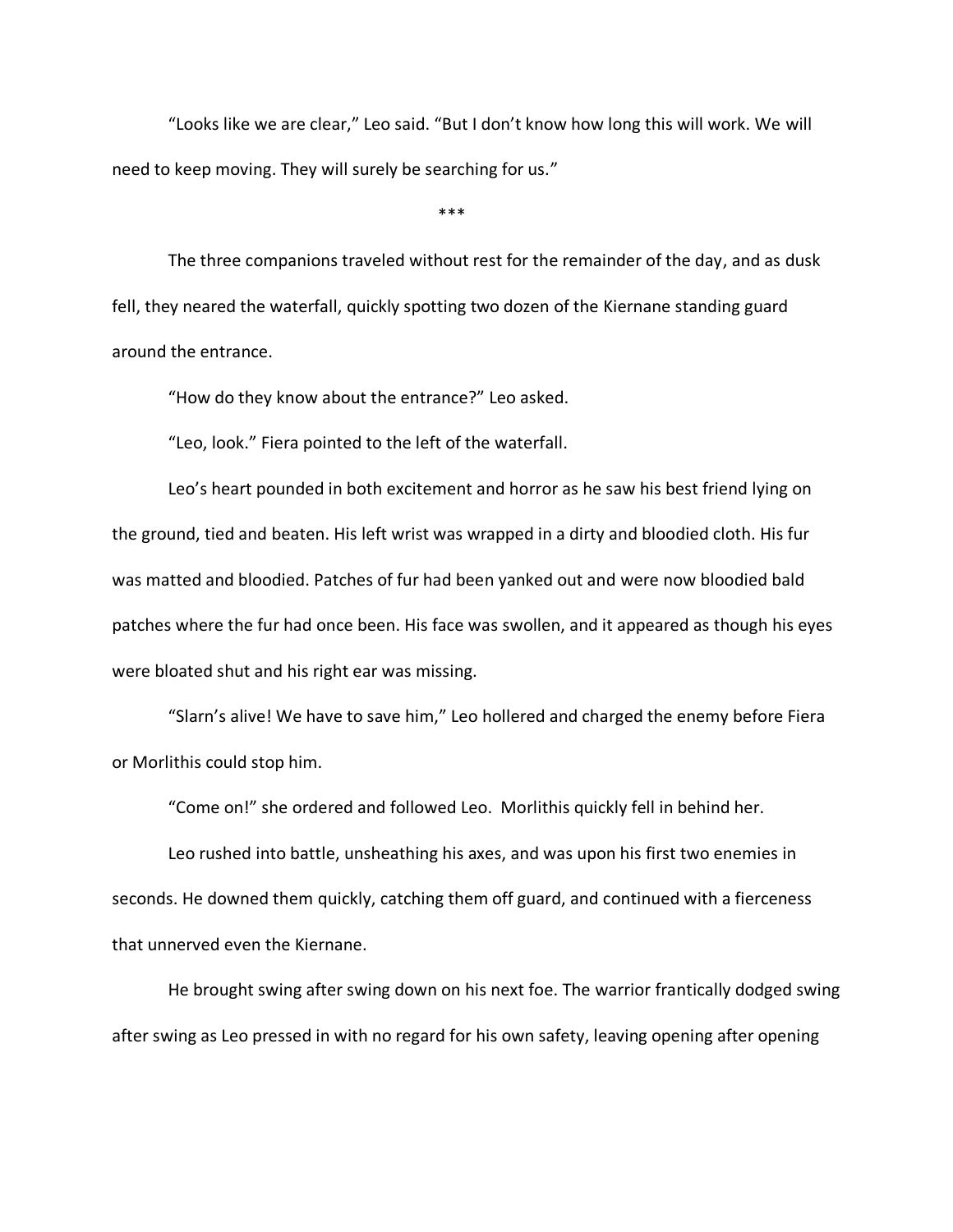for a retaliating strike, but his enemy was too preoccupied with keeping Leo's axes at bay to attempt any attack.

\*\*\*

Fiera and Morlithis each downed a foe of their own before the rest guarding the waterfall reached them.

\*\*\*

"I'm coming, Slarn! I'm coming!" Leo yelled as he finally dispatched his foe, meeting head-on two more of his warriors, throwing an axe into the chest of one and charging full speed into the second.

Leo's axe barely came up in time to block his opponent's axe as he barreled into his attacker. The two tumbled to the ground. Only Leo returned to his feet.

\*\*\*

Fiera and Morlithis fought through the dozen Kiernane. The only reason they survived was their skill with the blade, downing six attackers between parries and dodges, but they could not gain ground.

The last two of the six they downed were dispatched by mere luck as Morlithis tripped, avoiding a fatal blow, causing his enemy to lose balance, and knocking into one of the last four left.

Fiera took advantage of the clumsiness and brought her axes down upon the two Kiernane struggling to find their balance.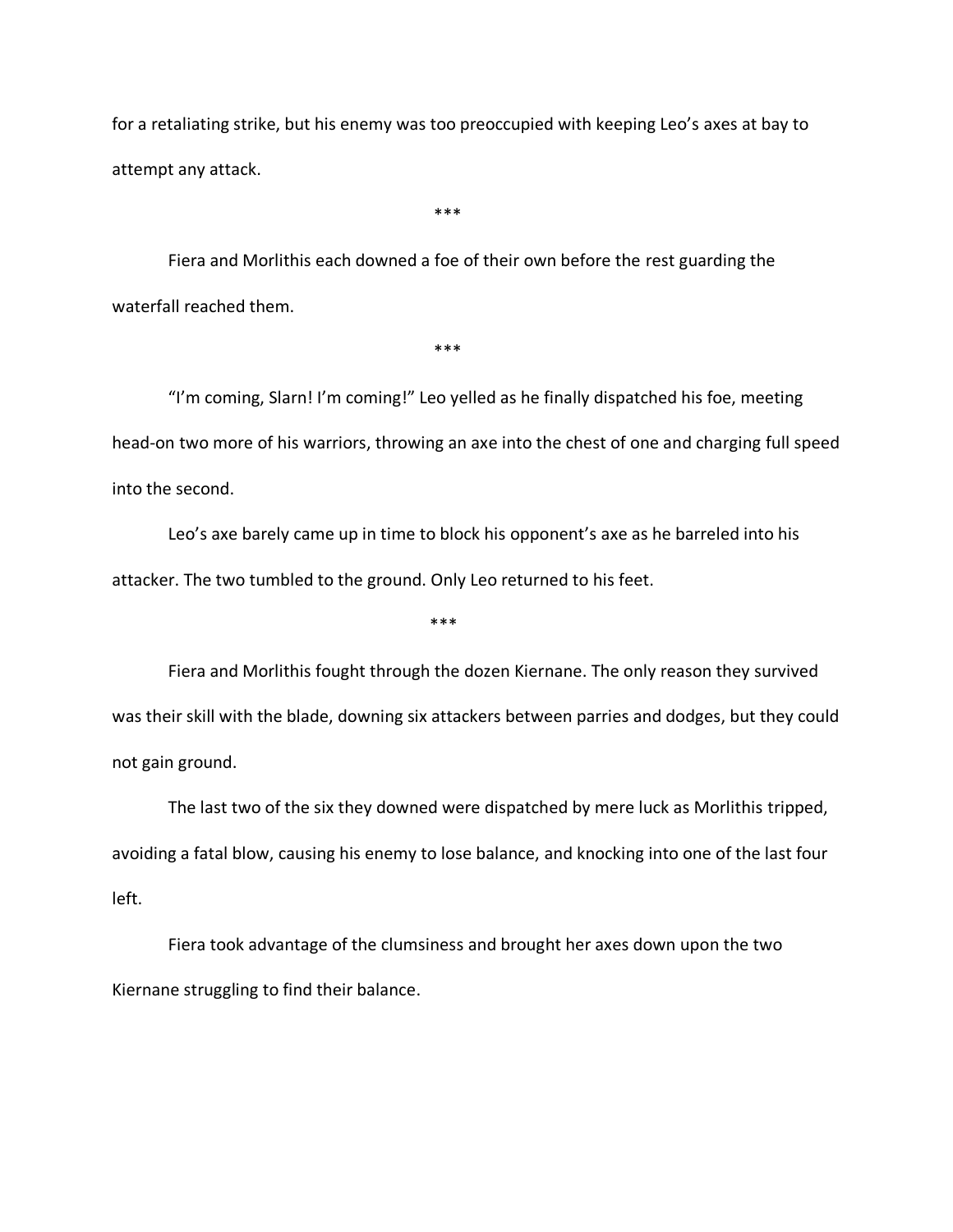One of the Kiernane warriors was just about to dispatch Morlithis as he was easy prey, clumsily scrambling back to his feet, when one of the warriors guarding Slarn ordered a retreat, and their opponents fled.

 $***$ 

Leo cut down the last of his opponents with the same careless abandon as he did the first four, but before he could reach Slarn, one of the Kiernane ordered a retreat, and the rest of the pack fled into the forest, the last dragging Slarn behind him.

"Nooo!" Leo screamed and chased after the five, only to be stopped by three who hid in the shadows of the trees. Leo cut them down swiftly, but not before the rest of the fleeing Kiernane disappeared into the brush.

"Leo!" Fiera yelled. "Wait!"

Leo looked back at her.

"He's gone. We will go after him, but you have to think with a clear head."

Leo nodded.

"Okay, we still need to get the catnip to the king before it's too late." Fiera looked at

Morlithis. "Morlithis will take the catnip while we rescue Slarn."

Leo nodded in agreement.

"Okay, Morlithis, you start back. Be careful. There might be some of the Kiernane who have climbed up the cliff. We have no idea if any of them left the valley."

"Good luck," Morlithis said and began his trek back up the waterfall.

"Leo, I know you want to charge after Slarn, but we need to rest. We can't rescue Slarn if we are dead."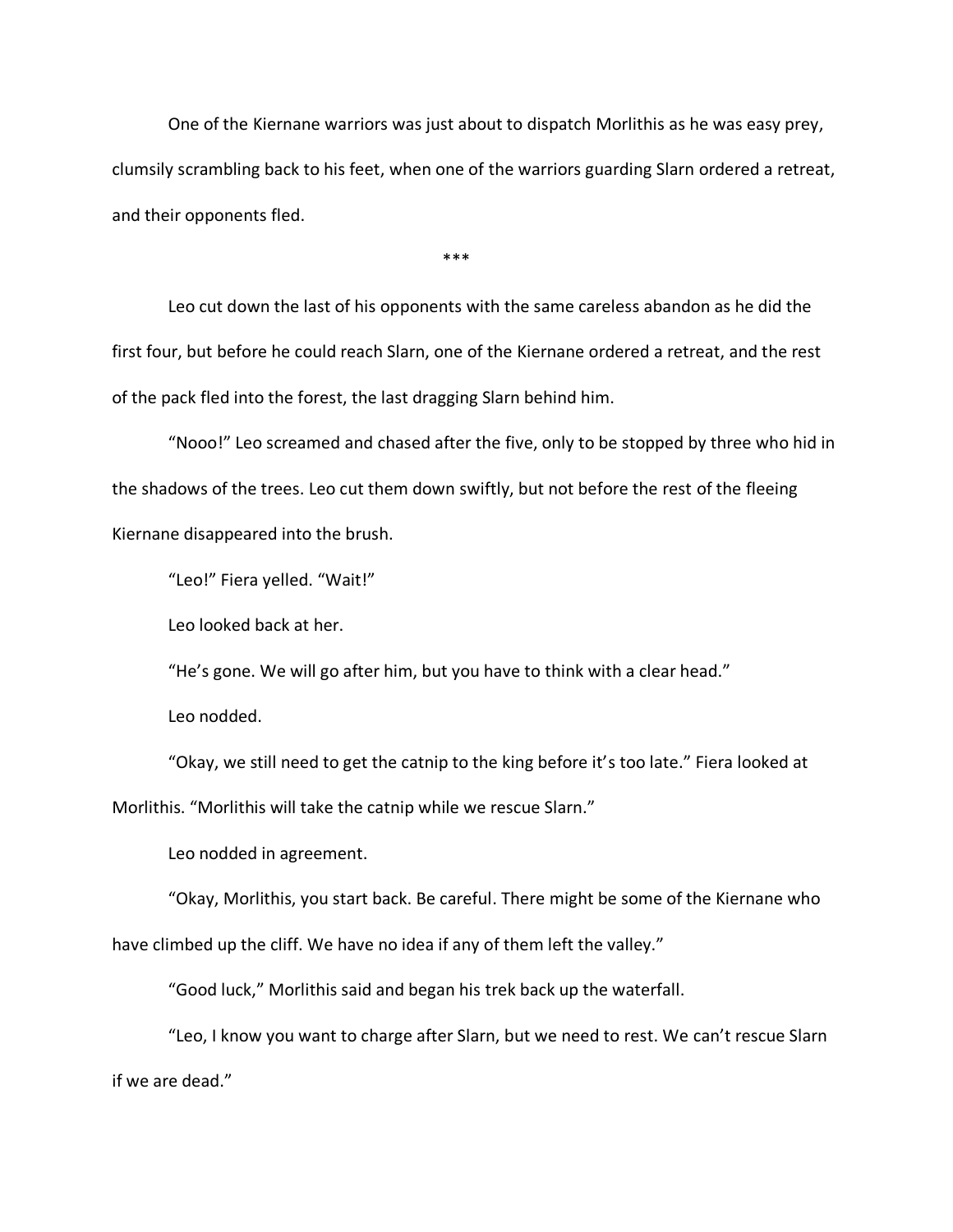Leo stared at Fiera, who locked gazes with him defiantly. Finally, Leo strode past her to the cliff edge and plopped down, staring off into the forest. Fiera sat down beside him.

The two sat keeping a keen eye on the trees only yards away as they rested.. Fiera rummaged through her pack and handed Leo a tied-off food wrap. "Eat," she ordered.

Leo took the wrap frustratedly and yanked the tie off, then began tossing the small squares of cheese and bread into his mouth, staring into the fast-approaching night as Fiera found another food wrap and started eating as well. When they finished their food, Leo finally stood.

"We have rested enough," he said. Fiera didn't argue but stood to her feet. "Let's find Slarn," she said, and the two ventured into the dark forest.

\*\*\*\*

It wasn't hard to track the pack dragging Slarn as they left a very profound path. They had been tracking Slarn's captors for half of the night when they happened upon a patch of mushrooms.

"Leo," Fiera said, pointing to the mushrooms. "We had better hide our scent again."

Leo nodded in agreement, and the two took the next few minutes squishing and wiping the mushrooms all over their armor and bare fur until it was matted down with the foulsmelling paste of the crushed fungus.

When they finally caught up with the pack, the two knew that they were close to the Kiernane village as they had passed several totems symbolizing warnings to venture no farther into the tribe's land.